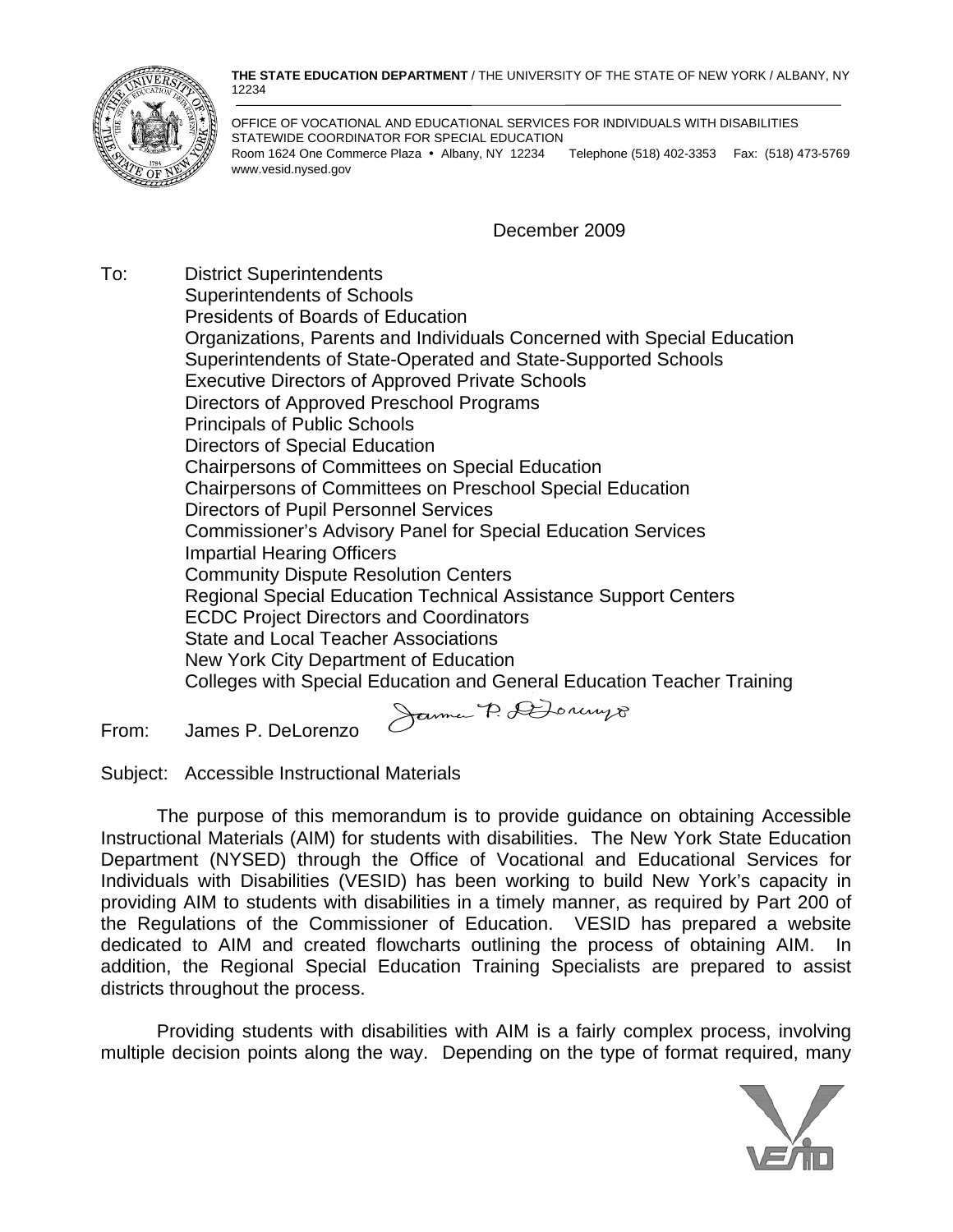students with disabilities are waiting much longer than other students to receive the textbooks required for use within the classroom. The VESID website was created to assist districts in their search for sources of AIM. It contains information on accessible formats, the National Instructional Materials Accessibility Standard (NIMAS) and the National Instructional Materials Access Center (NIMAC), eligibility for accessing NIMAC and other district resources for AIM. Districts can access this website at <http://www.vesid.nysed.gov/specialed/aim/>.

 In addition to the website, attached to this memo are flowcharts that provide specific guidance on obtaining AIM. One flowchart focuses on the process for obtaining Braille and large print instructional materials, and the second focuses on audio and digital instructional materials. It is important to note that there are links embedded within each flowchart. These links, established at various decision-making points, provide further guidance on steps of the process, and include other resources for obtaining instructional materials.

 The Regional Special Education Training Specialists, part of the Regional Special Education Technical Assistance Support Centers (RSE-TASC), are prepared to provide professional development and technical assistance to school districts around the State in support of this initiative. They can provide assistance to school districts and individuals as they review the material contained within the flowcharts and the AIM website. In particular, the Regional Special Education Training Specialists are able to assist districts with the decision-making process regarding which students could benefit from AIM and from which sources certain students are able to obtain AIM. It is highly recommended that districts send representatives to regional AIM training sessions. Contact information for the Regional Special Education Training Specialists is included in this memorandum.

 School districts are reminded that they should include language in their contracts with publishers to create a NIMAS file to be submitted to NIMAC when they order textbooks and related supplemental materials. This would help to build upon the nationwide effort to get textbooks and related supplemental materials into NIMAC. School districts should refer to the VESID memo dated November 2006 at <http://www.vesid.nysed.gov/specialed/publications/persprep/nimas.htm>. Samples of contract language are available on the VESID website as a link within the flowcharts and from the Regional Special Education Training Specialists.

 In addition to NIMAC, there are other excellent sources of textbooks and related supplemental materials, including Bookshare [\(www.bookshare.org](http://www.bookshare.org/)) and Recordings for the Blind and Dyslexic (RFB&D). Bookshare offers more than 45,000 digital books, textbooks, teacher-recommended reading, periodicals and assistive technology tools for use with adaptive technology. RFB&D ([www.rfbd.org](http://www.rfbd.org/)) is a resource for recorded audio textbooks, and they have more than 533,000 titles in every subject and grade level. The United States Department of Education (USDOE) awarded funds to Bookshare and RFB&D, and both offer students with qualifying disabilities free membership; please see their websites for details. Both Bookshare and RFB&D have been made Authorized Users of NIMAC. School districts can contact Bookshare and RFB&D directly to obtain textbooks and related